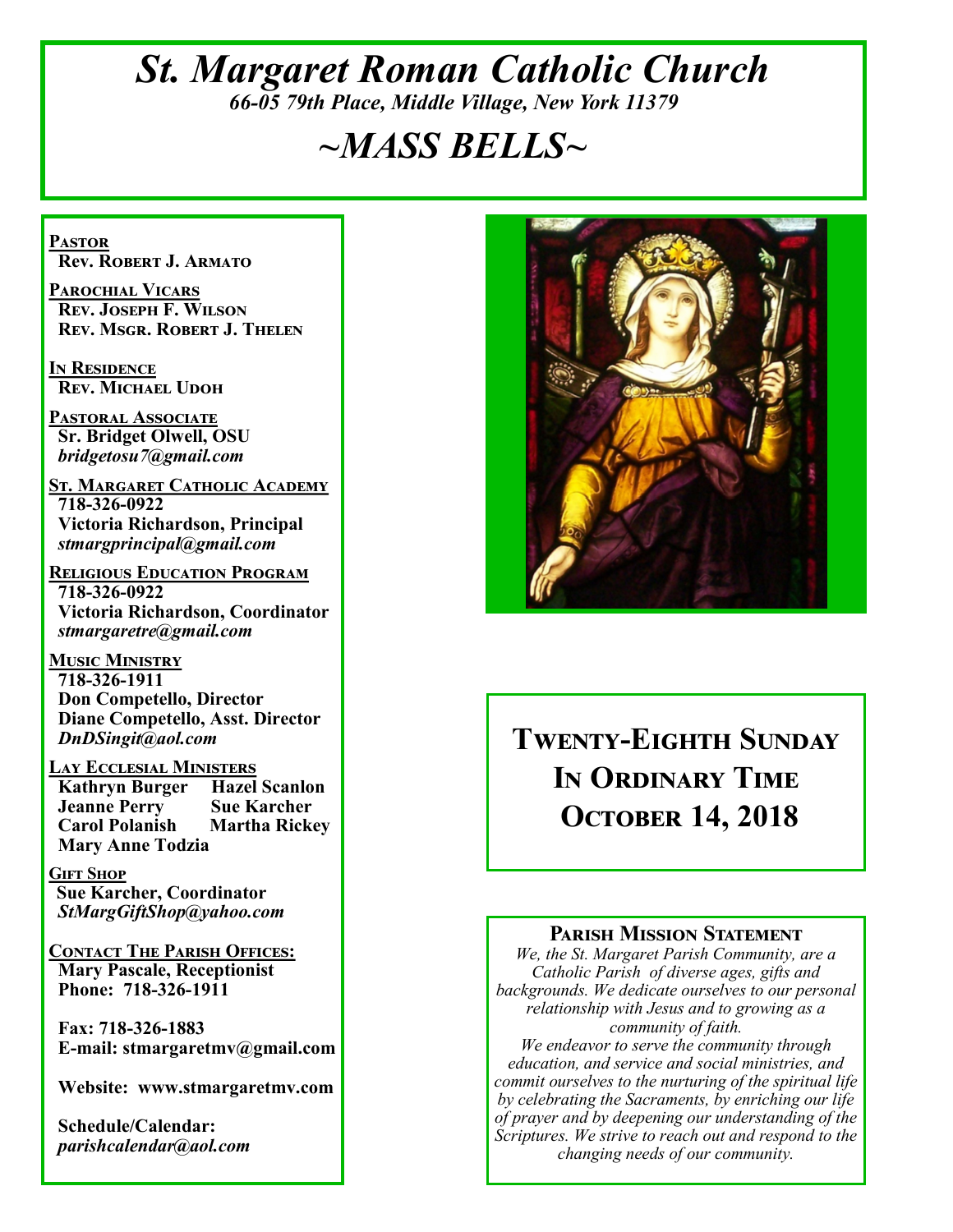## *MASSES FOR THE WEEK*

| SUN.                           | <b>OCTOBER 14 - TWENTY-EIGHTH</b><br><b>SUNDAY IN ORDINARY</b>                                                          |
|--------------------------------|-------------------------------------------------------------------------------------------------------------------------|
| 7:30<br>9:00                   | Dorothy Donovan<br>Vincenza, Mariano e Salvatore Palmeri/<br>Caterina Garofalo/Sylvia DePergola/<br>Maria Millocca/     |
| 10:30<br><b>NOON</b><br>5:00PM | People of the Parish<br><b>Anthony Tavarone</b><br>Mary Westman                                                         |
| MON.<br>7:00<br>9:00           | OCTOBER 15 - ST. TERESA OF JESUS<br><b>Irene Marx</b><br>Vera Krzewski                                                  |
| TUE.                           | <b>OCTOBER 16 - STS. MARGARET MARY</b><br><b>ALACOQUE/HEDWIG</b>                                                        |
| 7:00<br>9:00                   | In thanksgiving for Sr. Barbara Kradick<br>Angela lannitelli                                                            |
| WED.                           | <b>OCTOBER 17 - ST. IGNATIUS OF</b>                                                                                     |
| 7:00<br>9:00                   | <b>ANTIOCH</b><br>David J. McConville<br><b>Robert Narky</b>                                                            |
| THU.<br>7:00<br>9:00           | <b>OCTOBER 18 - ST. LUKE</b><br><b>Thomas Marx</b><br><b>Frances Bub</b>                                                |
| FRI.                           | OCTOBER 19 - STS. JOHN deBREBEUF/<br><b>ISAAC JOGUES</b>                                                                |
| 7:00<br>9:00                   | <b>Anthony Tavarone</b><br>Thomas & Mary Moskal                                                                         |
| SAT.<br>9:00<br>5:00PM         | <b>OCTOBER 20 - ST. PAUL OF THE CROSS</b><br><b>COLLECTIVE: Frank &amp; Maria Amendola/</b><br>Joseph & Florence Dalton |
| SUN.                           | OCTORER 21 - TWENTY-NINTH<br><b>SUNDAY IN ORDINARY TIME</b>                                                             |
| 7:30<br>9:00                   | Mary Bivona<br>Calogero e Salvatore DiMaggio/Daniele<br>Bussa/Lucia Tartamella/Defunti della<br>famiglia DiPaola/       |
| 10:30<br><b>NOON</b><br>5:00PM | Msgr. Peter Zendzian (ANNI)<br>People of the Parish<br>Anna May Cappelmann/Mary Schatz                                  |
|                                |                                                                                                                         |



# **PARISH INFORMATION**

**The Rectory office is open Monday - Thursday - 9 am to Noon, and 1 pm to 7pm Friday - 9 am to Noon, and 1 pm to 5 pm Saturday - by appointment Sunday - closed**

**CONFESSIONS** - Saturday, 4-4:45 pm or by appointment with a priest.

**NOVENA** to Our Lady of the Miraculous Medal Mondays after the 9am Mass.

**BAPTISMS** take place on the 1st and 3rd Sundays of the month. Please call the rectory for an appointment and to register your child.

**WEDDINGS MUST** be scheduled at least six months in advance by appointment with a priest or a deacon. Please call the rectory office. For marriage preparation information visit www.pre-cana.org.

**THE ENGLISH CHOIR** rehearses on Tuesday, at 7 pm in the Church. Tenors and baritones needed!

**IL CORO ITALIANO** prattica ogni Domenica prima della Messa Italiana.

**THE YOUTH CHOIR** rehearses on Thursday, from 6-7 pm in the Church. For more info, DnDsingit@aol.com

**BOY SCOUT TROOP #119** meets on Tuesdays from 7:15-9 pm in the Parish Hall. New members are welcome, age 10 1/2 & up. Call Mr. Krzewski, 718-894-4099.

**CUB PACK #119** meets on Mondays from 7-8:30 pm in the Parish Hall. New members welcome, age 6 to 10-1/2. Call Mr. Krzewski, 718-894-4099.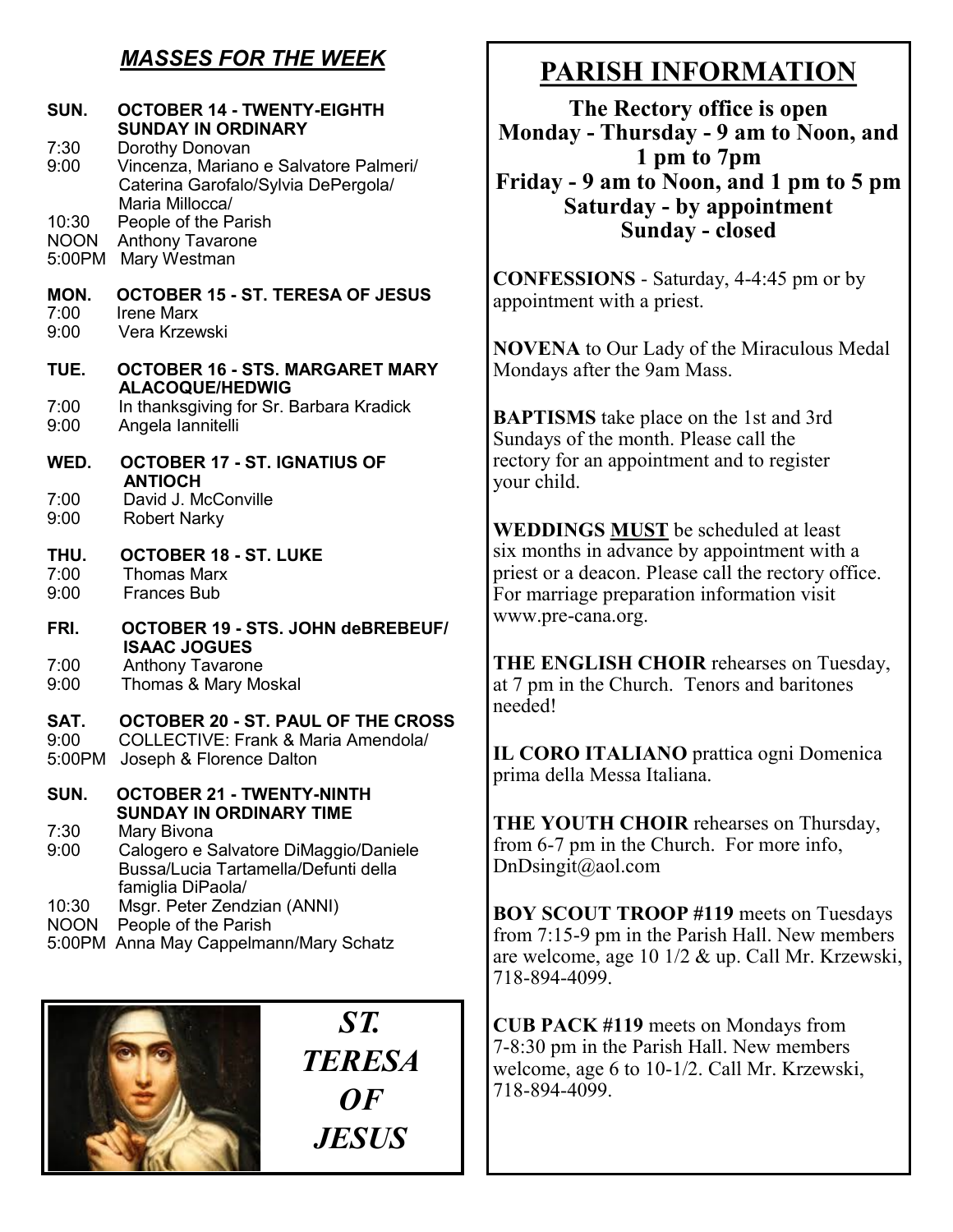# PLEASE PRAY FOR OUR SICK

Karen Guarascio, Connie Faccibene, Eileen Hinrichs, Linda Frazier, Cari Ann Falk-LoBello, Glen Falk, Ronald Frazier, John Downer, Robert Sabini, Lee Falk, Scott White, Baby McKinley Kelleher, Sean Harrison, Justin James Quirke, Elizabeth Ott, Marion Caracciola, Baby Keila Mary Champoli, The Ferrugio Family, Sandra Slattery, Richard Santangelo, Joseph Simon, James Taylor, James Leung, Dr. Joan Virostko, Alfie Poje, Margaret Cosentino, Ann Pompeo, Gloria Mojica, Larry Dumbra, Bob Marvin, Joseph O'Brien, Katie Bryzgornia, Daniel Fox, Domenica Millitello, Caterina D'Anna, Evelyn Mojica, Immaculate Marge D'Elia, Carol Arevalo, Jim O'Driscoll, Victoria Lippolis, Mary Rigovich, Matteo Sabini, Charles Schaaf, Alvaro Andres Gonzalez, Luis Sanchez, Billy Gillespie, Salvatore Locascio, George McGarry, Cathie Greulich, Anthony Bruno, Charles G. Krzewski, John Wert, Joseph Stubbs, Bob & Karen Schaefer, Michael Hirst, Mary Harrison, John Murphy, Anne McGinnis, Richard Santangelo, Norma Voyer, Vicky Turato, Adriana Caruso, Julio Pelaez, Maritza Gutierrez, Graciela Mora,

*The names will remain for 3 months, please call 718-326-1911 and ask for continued prayers.*

**Prayer Requests**

**Pray for vocations to the Priesthood and Religious Life.** 

**Please pray for our men and women from our Parish serving in the defense of our country: Lt. Col. Thomas Frohnhoefer Sgt. Robert A. Domenici** 



#### *WE RECALL OUR BELOVED DECEASED*

*Especially, Lucia Tartamella, Helga Tavenite, Rosemary Davis, May they rest in Christ's Peace!*

## *MEMORIALS*

## *WINE & HOST THIS WEEK*

*are offered in memory of John Ciorciari at the request of the Lena DeSimone.* 

#### *SANCTUARY LAMP & ALTAR CANDLES THIS WEEK*

*are offered in memory of Sylvia DePergola at the request of Mr. & Mrs. Kenneth Irwin.* 

## *TABERNACLE LAMP THIS WEEK*

*is lit in memory of David J. McConville at the request of Lauraine McConville.*

## **TODAY'S READINGS**

*Twenty-Eighth Sunday in Ordinary Time*

Wis 7:7-11 Ps 90:12-13, 14-15, 16-17 Heb 4:12-13 Mk 10:17-30 or 10:17-27

## **READINGS FOR THE WEEK**

Monday: Gal 4:22-24, 26-27, 31 - 5:1 Ps 113:1b-2, 3-4, 5a & 6-7 Lk 11:29-32 Tuesday: Gal 5:1-6 Ps 119:41, 43, 44, 45, 47, 48 Lk 11:37-41 Wednesday: Gal 5:18-25 Ps 1:1-2, 3, \$ & 6 Lk 11:42-46 Thursday: 2 Tm 4:10-17b Ps 145:10-11, 12-13, 17-18 Lk  $10:1-9$ Friday: Eph 1:11-14 Ps 33:1-2, 4-5, 12-13 Lk 12:1-7 Saturday: Eph 1:15-23 Ps 8:2-3ab, 4-5, 6-7 Lk 12:8-12 Sunday: Is 53:10-11 Ps 33:4-5, 18-19, 20, 22 Heb 4:14-16 Mk 10:35-45 or 10:42-45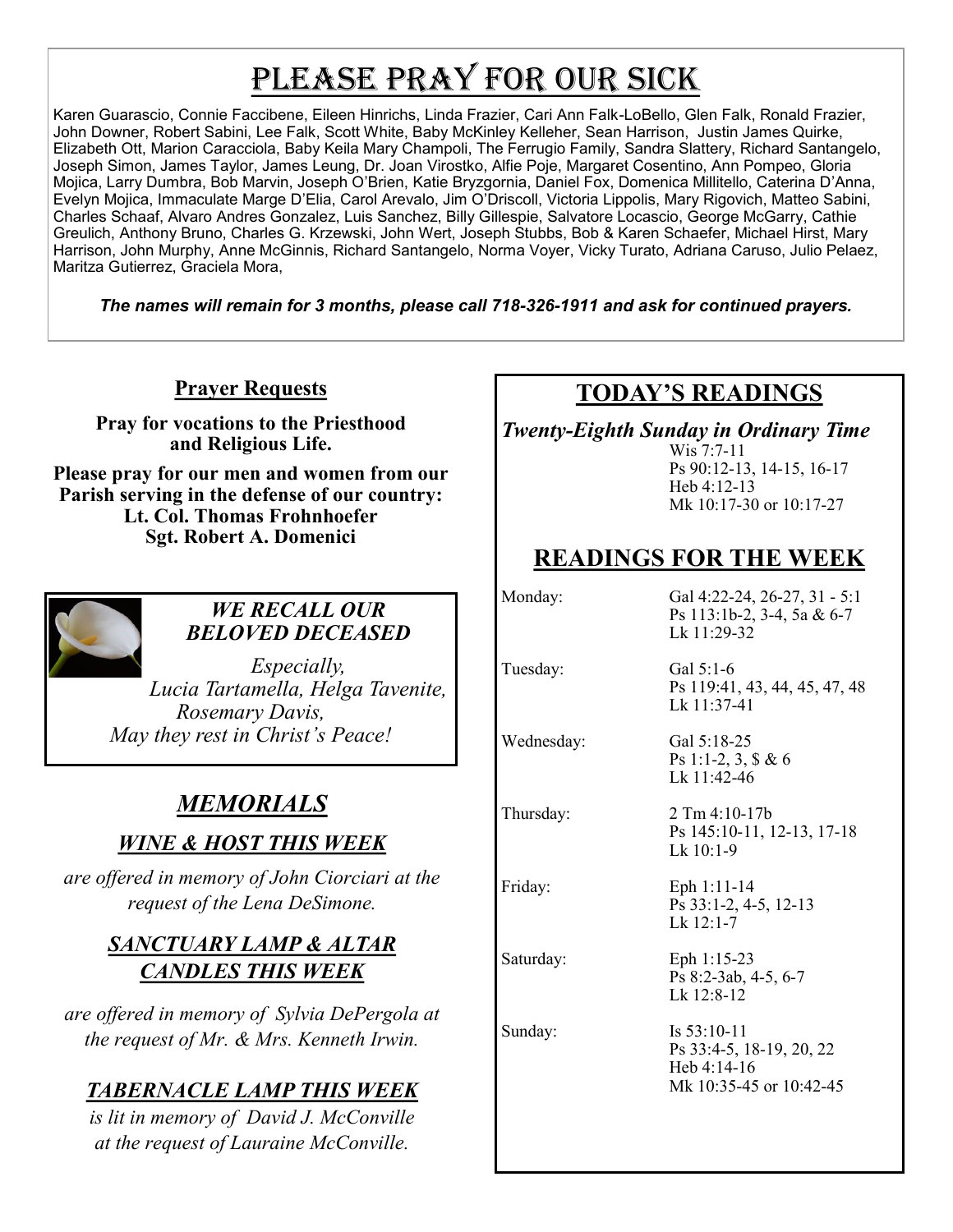

## **COME ONE, COME ALL!!**

Our Boy Scout

Troop #119 will be outside the Church **this weekend** and the weekend of October 27/28 selling World's Finest Chocolate. Please stop by and help our Scouts and purchase your supply of goodies!

### **RCIA**

 Adults who have not been baptized or received First Communion or Confirmation should contact Sr. Bridget, **718-326-1911** to register for faith formation in the *Rite of Christian Initiation of Adults.* The Sacraments will be conferred next Spring, after participation in the formation process.

#### **PARISH REGISTRATION**

 Very often, people come to the Rectory asking for a certificate or letter attesting to their being active members of our Parish. That's hard for us to do, if there is no record of their being registered.

 All families worshiping here at St. Margaret's are encouraged to register with the Rectory Offices. All you have to do is complete the following information and drop it into the collection basket. We'll take it from there. Ĭ

| Name:    |                 |  |
|----------|-----------------|--|
| Address: |                 |  |
|          |                 |  |
|          |                 |  |
|          | Phone #: $($ )- |  |

### **VISITS TO THE HOMEBOUND**

 All EMHCs who are visiting the homebound MUST complete a visitation form and return it to Sr. Bridget. Copies of the form are available at the Sacristy.

 Call the Rectory to arrange for a **visit to the homebound by a priest** so that the Sacraments of Reconciliation, Anointing, and Communion can be administered to our sick and/or elderly parishioners.

#### **ALTAR SERVERS**

 Fr. Wilson is in the process of recruiting and training a new class of altar servers and retraining those who were installed previously. This important ministry is open to boys and girls 5th Grade and up, whether attending our Academy or our Religious Education Program. Registration and the first training session will be announced in upcoming bulletins.

 Meanwhile, installed servers should check in at the Sacristy whenever coming to Mass. We may need your assistance on a volunteer basis until regular schedules can be issued.

#### **MARIAN DEVOTIONS**

 Come, join us for an evening of Marian devotions and Benediction of the Most Blessed Sacrament at 7:30 pm this Wednesday evening in the church.

 Prayer is always needed, especially in these disturbing times, to overcome the evils in the world, in our country, and in the Church. Take time to pray the Rosary daily.

#### **SUNDAY FUN-DAY BINGO**

Our Lady of Hope Auditorium **SUNDAY, OCTOBER 21ST** 2:00pm - 6:00pm - admission: \$10.00 and includes 1 packet of BINGO Cards (10 games) (please bring your own marker) Door prizes - coffee and cake For tickets call Liz, 917-864-8964 or Mary, 718-446-1554 *Sponsored by the Senior Goal Group*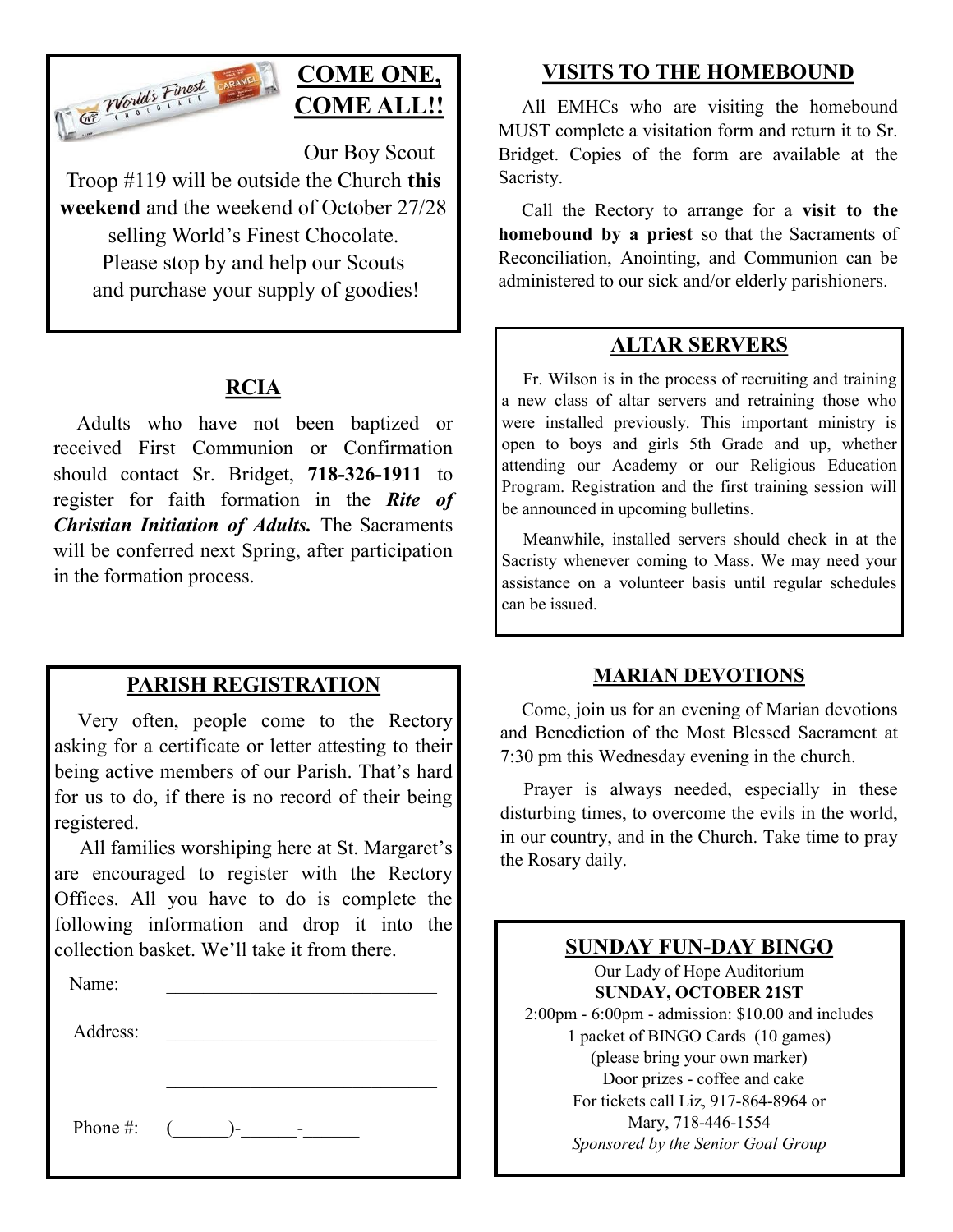## *FROM THE ACADEMY*

Fall brings many great fundraisers to the Academy. Our annual Race for Education

for Pre K to Grade 8 students. Alum, do you remember your Race for Education? Share your memories of this great event on our Facebook page. Mark your calendar for our annual Blitz, November16. Tickets are on sale, see below for more information.

#### **OPEN HOUSE**

**The Mary Louis Academy:** Sun. Oct. 14th, 10am to 3pm. Register at **www.tmla.org.** 

**Dominican Academy:** Sat. Oct. 20th, 10am to 2pm For more info. **212-744-0195.**

**Dominical Academy Mini Open House:**

Wed. Oct. 24th, 4:30 to 6:30pm. (R.S.V.P. the website: **www.dominican academy.org**

#### **BIBLE CLASS**

 Bible Class is starting up here at Saint Margaret's. We will begin with the Gospel of Saint Luke, which we will be hearing at Sunday Mass beginning in Advent. We hope for a relaxed, prayerful time to encounter the Lord Jesus in His Word. Bible Class will be held on Mondays at 1pm in the Convent, if there is enough interest, a second group will meet on Thursdays at 7:30pm. If there is a lot of interest, we might have a third class on Sunday at 9am. Interested? Please email Father Wilson **Frwils@aol.com** and tell me which of these three times is good for you.

#### **JUST A REMINDER . . .**

 While we no longer celebrate private memorial Masses, families who wish to have an annual or "month's mind" Mass offered for a loved one can join in the memorial Mass celebrated each month, for the repose of the souls of those buried from our church during the preceding month. Call the Rectory Offices to make the arrangements. **The next memorial Mass will be celebrated at 11:45am Saturday, November 17.**

#### **PLEDGE PAYMENTS**

 Please keep up with the payment of your pledge commitments to the *Generations of Faith* capital campaign and the *Annual Catholic Appeal.* Your generosity is most appreciated; your payments will enable us to do what we need to do to serve you.

#### **THE ST. VINCENT dePAUL FOOD PANTRY** is located in the Convent. **The pantry is open on WEDNESDAY AND SATURDAY from 10am to 12 Noon.**



*Thank you for your very generous support of the urgent need for food. The shelves are comfortably full, and we look forward to serving our less fortunate families better. Always in short supply are coffee, bottled juice, mayo, peanut butter, and jelly.*

#### **REPORTING ABUSE**

Call 1**-800-342-3720**, the toll-free, NY State hotline, or the toll-free, Diocesan number, **1-888-634-4499,**  to report *any* possible sexual abuse of children or adults by anyone. Both lines are confidential.



#### **TICKETS FOR THE 2018 80's SUPERMARKET BLITZ ARE ON SALE!!** DATE OF EVENT: Friday, November 16

**TIME:** Doors open at 6:30pm

**TICKET PRICE:** \$15.00 per person

**CONTACT:** Margaret Varuzzi, 917-578-8237

We are in need of baskets for our Blitz. If you would like to donate some, please bring them to the School.